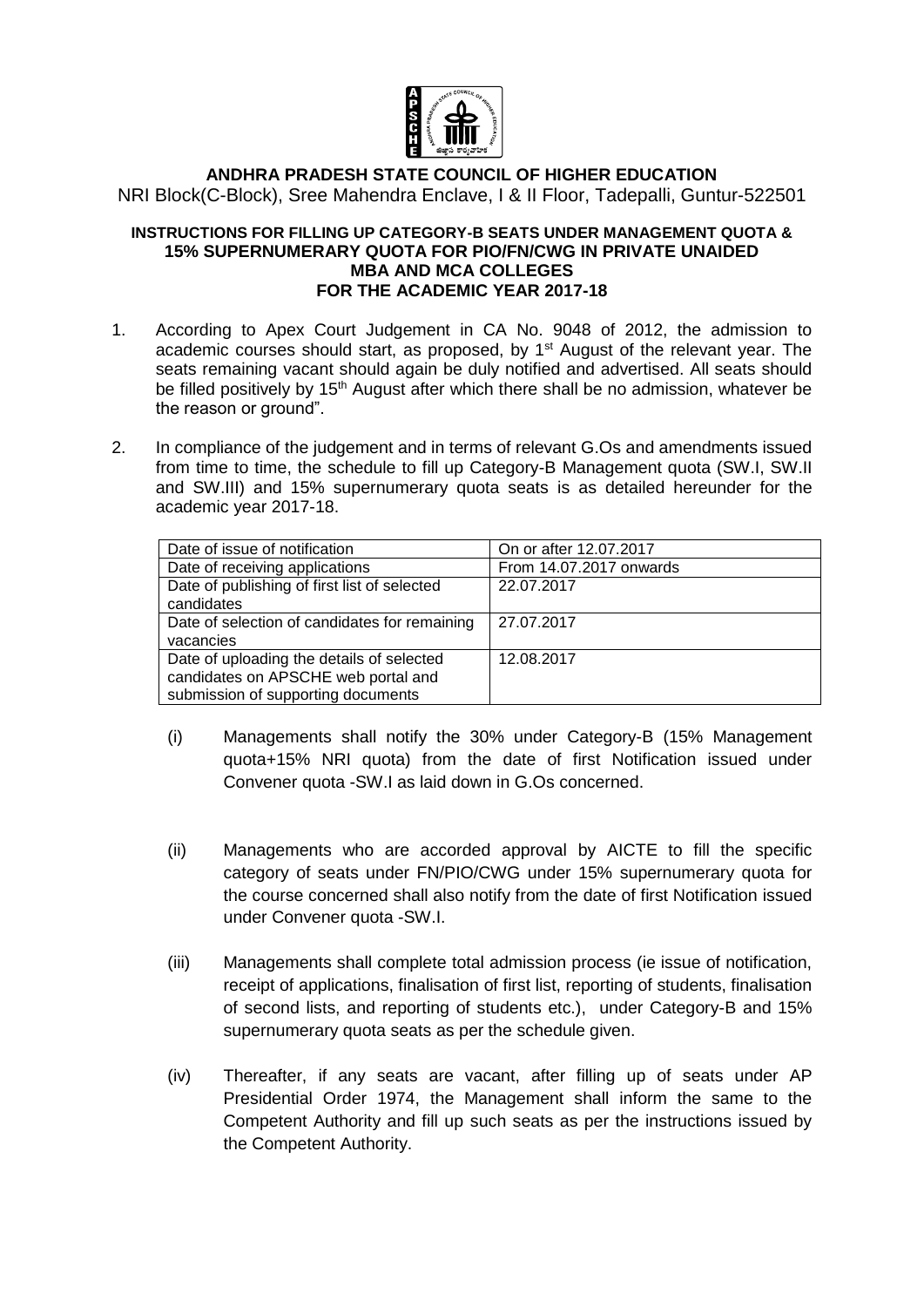- (v) The Managements shall close all admissions in compliance of the Judgement of Hon'ble Supreme Court of India.
- 3. The institutions that are approved by All India Council for Technical Education and permitted to fill NRI seats not exceeding 15% of the sanctioned intake in each course for the academic year shall admit NRI candidates (sons and daughters of NRIs) who have passed the qualifying examination with not less than 50% marks in the prescribed group subjects or 50% aggregate marks in the qualifying examination or Cumulative Grade Point Average (CGPA) equivalent to 5 on a scale of 10.
- 4. The remaining seats shall be filled on merit basis with the candidates under A.P. Presidential Order 1974 who have secured rank at APICET-2017 and secured not less than 50% of marks(45% in case of candidates belonging to reserved categories) in AGGREGATE of all subjects in the qualifying examination on merit basis following eligibility criteria laid in rule (4).
- 5. Thereafter, if any seats still remain unfilled, such seats may be filled on merit basis with candidates securing not less than 50% (45% in case of candidates belonging to reserved categories) of aggregate marks in all the prescribed subjects taken together in the qualifying examination, as prescribed, under A.P. Presidential Order 1974.
- 6. Any vacant seats, after filling up of all seats under AP Educational Institutions (Regulations and Admissions) Order 1974, as subsequently amended, shall be filled as per the instructions issued by the Competent Authority from time to time.
- 8. The Institutions shall follow the procedure mentioned below to conduct the admissions:
	- (i) The Institution shall facilitate a web portal for filling up "Category B" and 15% supernumerary quota seats.
	- (ii) The management of the Colleges shall notify the details of courses offered with intake, schedule of admissions (date wise), and registration fee for the application, minority or non minority status in leading news dailies, either in English or Telugu.
	- (iii) The web portal shall provide the students, the facility for making online applications for Category 'B' and 15% supernumerary quota seats. A printable/recordable electronic acknowledgement shall be provided to the student on successful uploading of his online application. This will dispense with the need for the student to physically visit each and every college besides ushering in transparency.
	- (vi) The students shall also be provided an option to submit their applications, in person, at the college of their choice.
	- (vii) The management of the college has the option to call the selected candidates to appear in person for interview to substantiate their credibility and financial capacity to its satisfaction. In the event of the management finding that any of the selected candidates is not suitable for admission, the management shall be at liberty to reject the candidature of such candidates and the reasons should be communicated to the Competent Authority.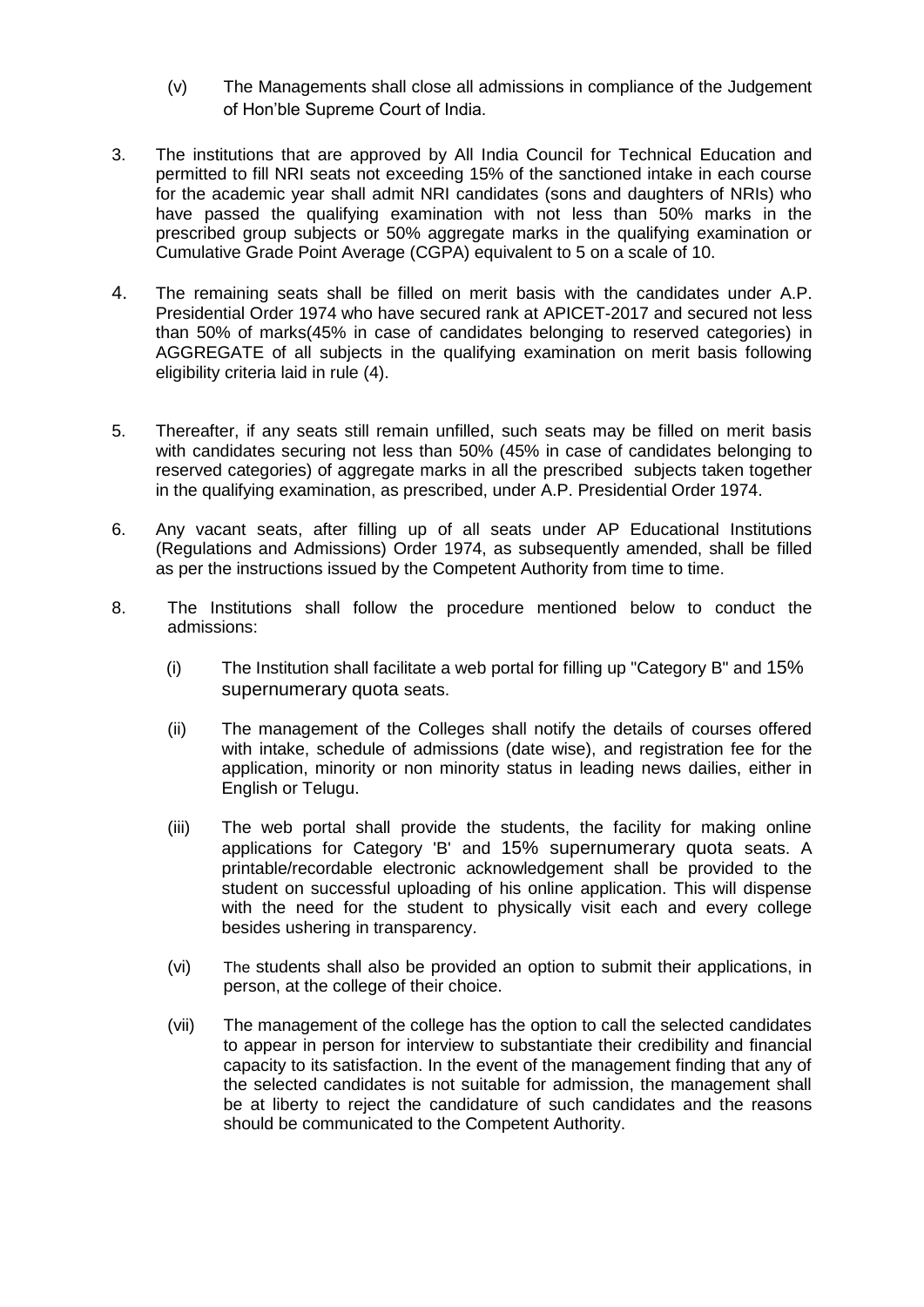- (viii) All admissions to the category 'B' and 15% supernumerary quota seats shall be completed in compliance of the judgement of Hon'ble Supreme Court of India.
- (ix) The web portal shall be opened for all students desirous of seeking admission to Category 'B' and 15% supernumerary quota seats in Private Un-Aided Professional colleges in the State. Candidates can apply to colleges of their choice by visiting the portal only during the dates notified by the Competent Authority.
- (x) A candidate can select any of the college/colleges and apply online for seeking admission to Category 'B' and 15% supernumerary quota seats of college/colleges after paying the requisite registration fees as notified by the college.
- (xi) The candidate can also give his order of preference for admission to a college by giving the order of preference from among the courses offered by the college in the online application form. Only one form needs to be filled for a college regardless of the number of options.
- (xii) A candidate can apply for more than one college by visiting the respective website of colleges and apply online after paying the registration fees specified for each college,
- (xi) No new application shall be accepted after the closing date of admissions to the college.
- (xiii) The Management of the college shall administer the selection process as per the admission procedure specified. Each college shall download the data of the applications received and pertaining to it, after the closing date as notified by the Competent Authority.
- (xiv) The Institution shall generate the merit list which will be in order of NRI quota (if available), APICET rankers & qualifying examination in order of merit as prescribed in these instructions.
- (xv) The selection of candidates shall be done by the college managements themselves, as per the merit of the candidates.
- (xvi) The selection list, after selection process is completed by the management of respective colleges as per the prescribed norms, shall be uploaded by the managements on the website of the institution.
- (xvii) In case of unfilled seats if any, the concerned colleges shall admit candidates from out of the left over vacancies in order of merit from the merit list (second selection list).
- (xvii) After completion of the admission process, the college managements shall upload in the web portal provided by the Competent Authority and forward the list of admitted candidates and also for ratification by the Competent Authority as per the prescribed schedule.
- (xviii) The Institution shall furnish information in accordance with the instructions issued for submission of admission lists by the Competent Authority.